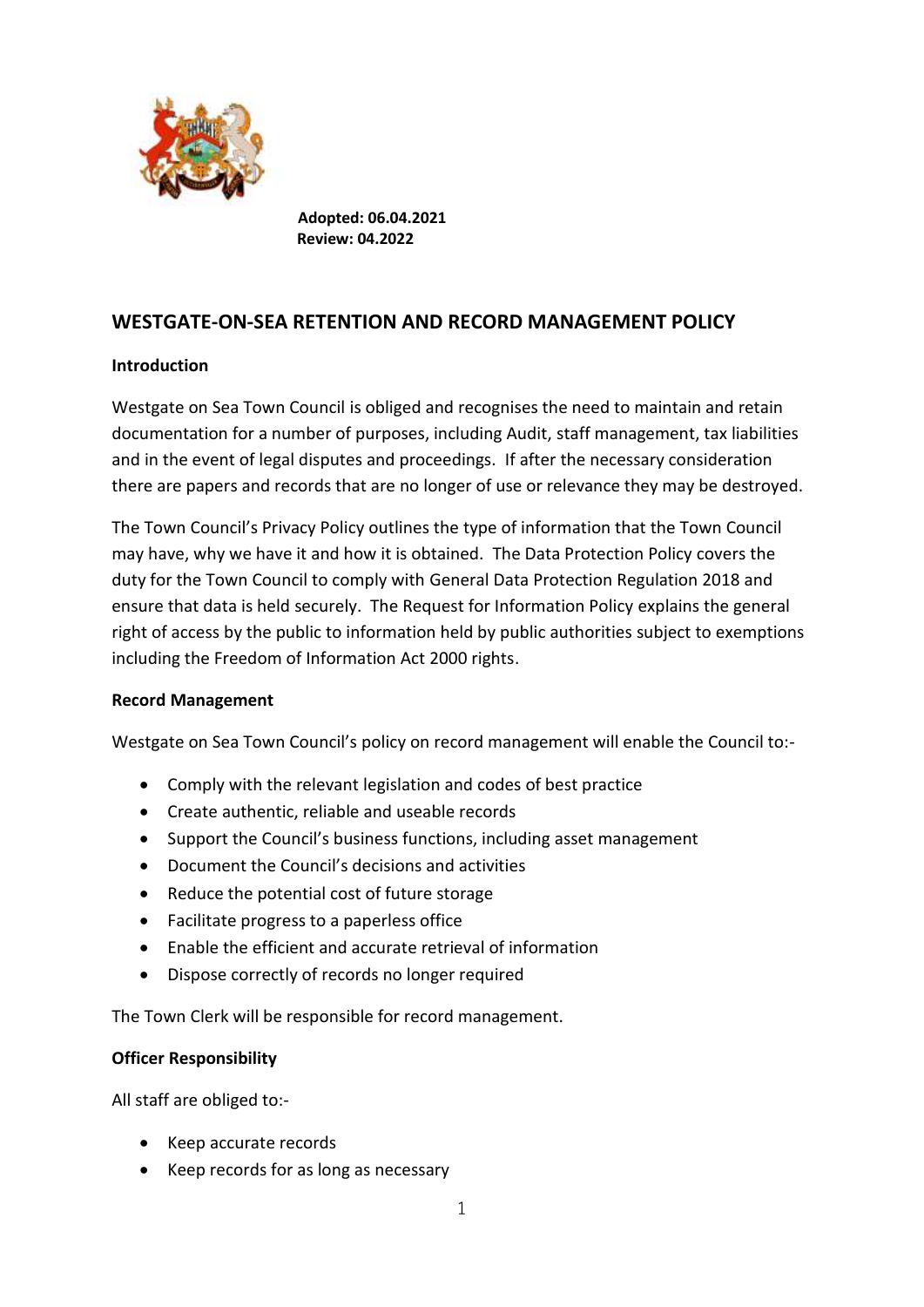

- Document actions and decisions in records
- Document reasons for the disposal of records
- Ensure all records created by the Town Council are relevant, complete and accurate, without any unsubstantiated or subjective commentary and protected against unauthorised addition, deletion, alteration, use of concealment.

## **Periods of Retention**

The minimum period for which various types of records must be kept are set out in the Retention Schedule at Annex A. These reflect statutory requirements, codes of best practice and recommendations published by professional and other bodies. In the absence of any guidance, it will be the responsibility of the Town Clerk to determine a suitable retention period.

At the end of the retention period, the record must be assessed to determine whether it should be retained for a further period. This is particularly relevant where the record has been the subject of a request for access to information under the GDPR or the FOIA. This is the case even where access to information has been refused, as the record should be retained until the end of the period in which an appeal can be lodged or the appeals procedure exhausted.

## **Records Disposal**

Records designated for disposal must be securely disposed of to preserve confidentiality. No record is to be disposed of without the approval of the Town Clerk, reasons must be given for disposal, and a note made of which records are destroyed with their date of destruction.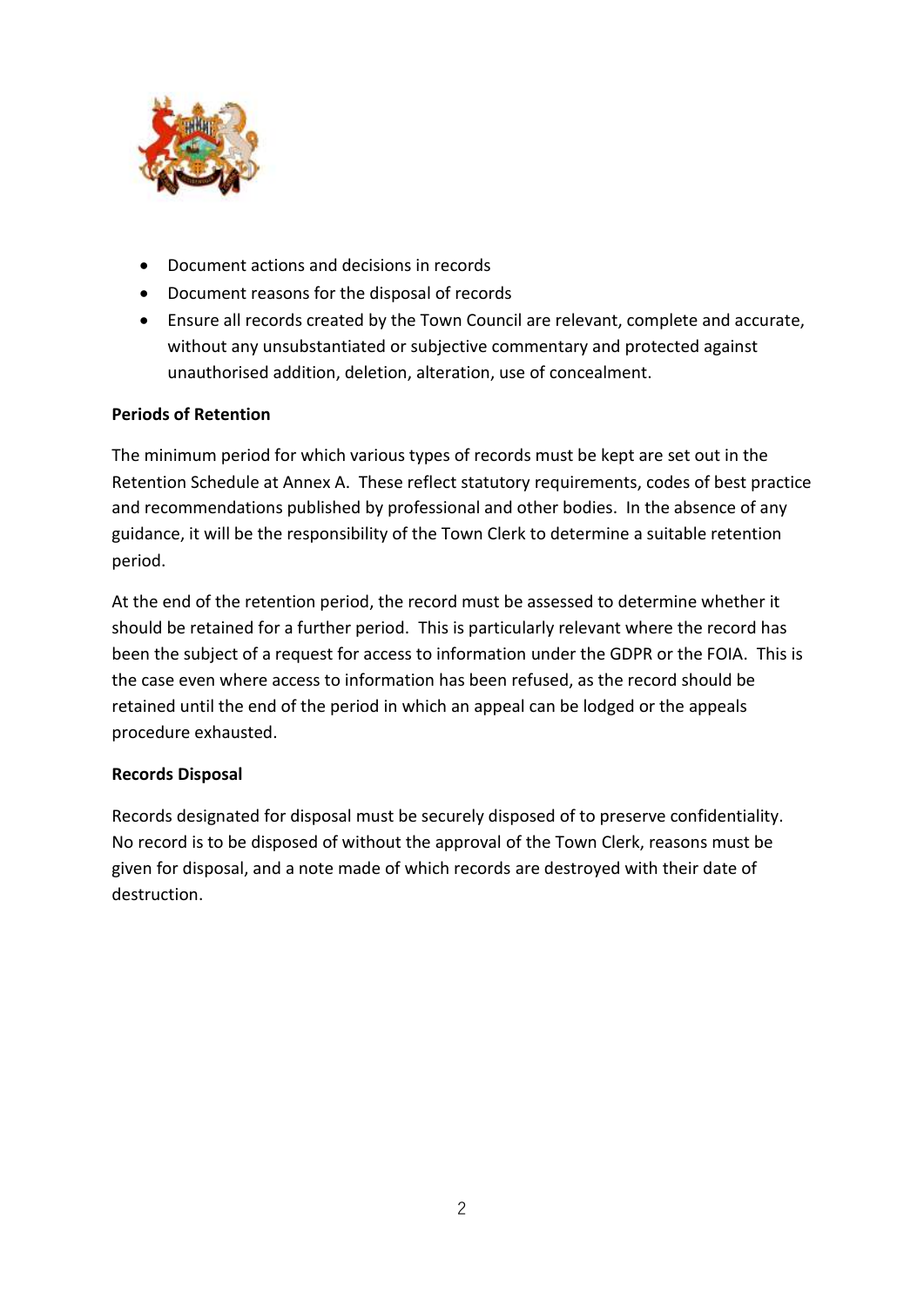

# **RETENTION SCHEDULE ANNEX A**

| <b>DOCUMENT</b>                         | <b>MINIMUM RETENTION</b>  | <b>REASON</b>                     |
|-----------------------------------------|---------------------------|-----------------------------------|
|                                         | <b>PERIOD</b>             |                                   |
| <b>Employee information</b>             | 6 years from term of      | <b>Taxes Management Act</b>       |
|                                         | employment                | 1970 and Limitations Act          |
|                                         |                           | 1980                              |
| Salary records                          | 12 years                  | Superannuation                    |
| Pension contributions                   | 6 years                   | Pensions Act 2014                 |
| Job applications                        | 6 months                  | Feedback requests                 |
| <b>Income Tax</b>                       | 6 years from term of      | The Income Tax                    |
|                                         | employment                | (Employments) Regulations<br>1993 |
| Correspondence and emails               | 1 year                    | Limitation Act 1980 (as           |
|                                         |                           | amended)                          |
| <b>Minute Books</b>                     | Indefinite                | Archive                           |
| Timesheets/overtime                     | Last completed audit year | Audit                             |
| <b>Accident Book</b>                    | 3 years                   | Reporting of Injuries,            |
|                                         |                           | Diseases & Dangerous              |
|                                         |                           | Occurrences Act 2013              |
| Scales of fees and charges              | 6 years                   | Management                        |
| Annual accounts and asset<br>registers  | Indefinite                | Archive                           |
| Receipt books of all kinds              | 6 years                   | <b>VAT</b>                        |
| Bank statements for all<br>accounts     | Last completed audit year | Audit                             |
| Bank paying in books and                | Last completed audit year | Audit                             |
| receipts                                |                           |                                   |
| Cheque book stubs                       | Last completed audit year | Audit                             |
| Paid invoices                           | 6 years                   | <b>VAT</b>                        |
| Paid cheques                            | 6 years                   | Limitation Act 1980 (as           |
|                                         |                           | amended)                          |
| VAT records, P60 and P45                | 6 years                   | VAT Notice 700/21 & Tax           |
|                                         |                           | records for PAYE                  |
| Petty Cash, postage and                 | 6 years                   | Tax PAYE, Limitation Act          |
| telephone books                         |                           | 1980 (as amended)                 |
| Members Allowances and                  | 6 years                   | Tax and Limitation Act 1980       |
| <b>Gifts &amp; Hospitality Register</b> |                           | (as amended)                      |